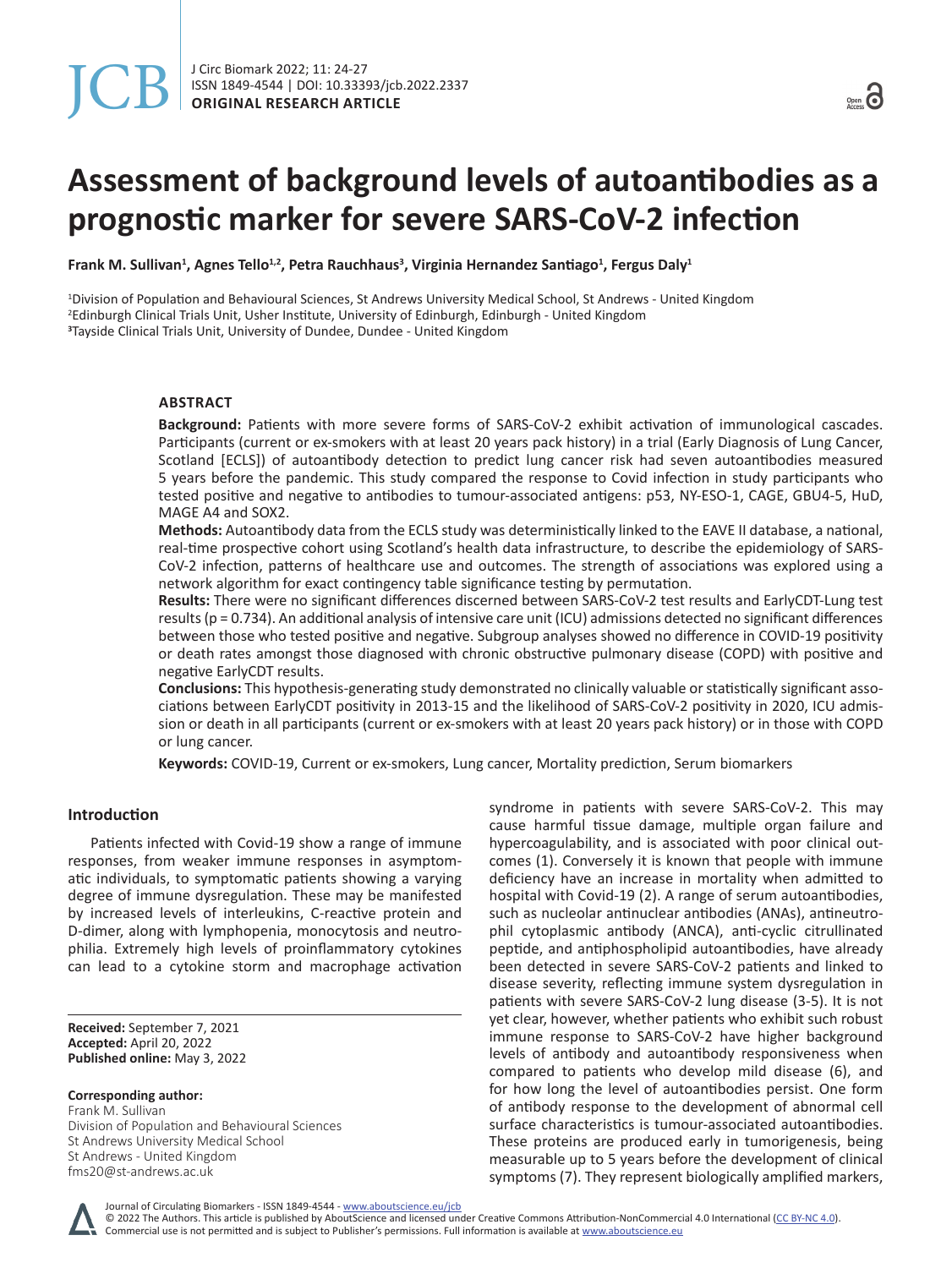increasing the detectable signal for the corresponding level of antigen (8). They persist in the circulation with half-lives of typically up to 30 days (9).

The EarlyCDT-Lung test is an enzyme-linked immunosorbent assay (ELISA) that measures seven autoantibodies, each with individual specificity for the following tumourassociated antigens (TAAs): p53, NY-ESO-1, CAGE, GBU4-5, HuD, MAGE A4 and SOX2 (10). A sample is positive if at least one autoantibody is elevated above a predetermined cutoff (11). The test has been developed throughout the preclinical, clinical assay validation and retrospective biomarker development pathway stages. In cohort studies, it has demonstrated a specificity of 91% and sensitivity of 41%. The Early Diagnosis of Lung Cancer Scotland (ECLS) study was a phase IV biomarker trial using EarlyCDT-Lung followed by imaging in 12,208 smokers and ex-smokers aged 50-75 at risk of developing lung cancer recruited from General Practices in Scotland (12,13). A total of 6,088 participants in the intervention arm received the EarlyCDT-Lung test at the baseline visit and 598 (9.8%) had a positive autoantibody result. In the 2-year analysis of the ECLS trial, EarlyCDT-Lung was shown to reduce late stage presentations of lung cancer.

We have investigated whether the production of autoantibodies in response to cell surface abnormalities in cancer, as measured by the baseline EarlyCDT-Lung test in the ECLS trial, was associated with more severe disease in at-risk participants (current and former smokers) who then developed a SARS-CoV-2 infection 5-6 years later.

## **Methods**

Participants aged 50-75 who were current or ex-smokers with at least 20 years pack history were recruited to ECLS between December 2013 and April 2015, and all baseline assessments of plasma antibody levels occurred during this time (14). SARS-CoV-2 status and outcome data for ECLS participants during 2020 were obtained from the EAVE II database, which is a national, real-time prospective cohort using Scotland's health data infrastructure, to describe the epidemiology of SARS-CoV-2 infection, patterns of healthcare use and outcomes (15,16). Data from both sources was linked using Scotland's Community Health Index (CHI) number at the University of Dundee's Health Informatics Centre (HIC) (17,18).

The strength of associations was explored using a network algorithm for exact contingency table significance testing by permutation. This approach is appropriate for the sparseness of the data here, where an approximate chi-squared analysis would provide severely discrepant outputs. (For  $2 \times 2$  contingency tables, the network algorithm reduces identically to Fisher's exact test.)

## **Results**

There were no significant differences discerned between SARS-CoV-2 test results and EarlyCDT-Lung test results (positive/negative) (p = 0.734); or likewise between SARS-CoV-2 test results and EarlyCDT-Lung test results (positive/negative/ control) (p = 0.779); or finally between SARS-CoV-2 test results and Treatment (tested/not tested) ( $p = 0.587$ ). An additional analysis of intensive care unit (ICU) admissions detected no significant differences between those who tested positive and negative.

There was no difference in COVID-19 positivity or death rates amongst those diagnosed with lung cancer with positive and negative EarlyCDT-Lung test results (Tab. I).

**Table I -** SARS-CoV-2 test results by EarlyCDT-Lung test result

| <b>Result of SARS-</b> | <b>Positive</b> |      | Negative |      | Control |      |  |
|------------------------|-----------------|------|----------|------|---------|------|--|
| COV-2 test             | N               | ℅    | N        | ℅    | Ν       | ℅    |  |
| Positive               | 9               | 6.7  | 86       | 7.8  | 84      | 7.0  |  |
| Negative               | 126             | 93.3 | 1021     | 92.2 | 1110    | 93.0 |  |
| <b>Total</b>           | 135             | 100  | 1107     | 100  | 1194    | 100  |  |
| Patient deceased       |                 |      |          |      |         |      |  |
| <b>No</b>              | 131             | 97.0 | 1072     | 96.8 | 1155    | 96.7 |  |
| Yes                    | 4               | 3.0  | 35       | 3.2  | 39      | 3.3  |  |
| Total                  | 135             | 100  | 1107     | 100  | 1194    | 100  |  |

In Table II, nil significance was found.

**Table II -** Outcomes in at-risk participants (current and former smokers) with lung cancer

|                                        | <b>EarlyCDT-Lung test result</b> |                                         |             |                   |                |                      |             |        |  |  |
|----------------------------------------|----------------------------------|-----------------------------------------|-------------|-------------------|----------------|----------------------|-------------|--------|--|--|
|                                        | Test-<br>positive                |                                         |             | Test-<br>negative |                | <b>Not</b><br>tested |             | Total  |  |  |
| <b>Stage</b>                           | N                                | %                                       | N           | %                 | N              | %                    | N           | %      |  |  |
| Stage 3                                | 0                                | (0.0)                                   | $\mathbf 1$ | (14.3)            | $\overline{4}$ | (44.4)               | 5           | (27.8) |  |  |
| Stage 4                                | 0                                | (0.0)                                   | 1           | (14.3)            | 0              | (0.0)                | 1           | (5.6)  |  |  |
| Other                                  | 2                                | (0.0)                                   | 5           | (71.4)            | 5              | (55.6)               | 12          | (66.7) |  |  |
| Total                                  | $\overline{2}$                   | (100)                                   | 7           | (100)             | 9              | (100)                | 18          | (100)  |  |  |
| <b>Covid result</b>                    | N                                | ℅                                       | Ν           | ℅                 | Ν              | %                    | N           | %      |  |  |
| Test-positive                          | 0                                | (0.0)                                   | 1           | (14.3)            | 1              | (11.1)               | 2           | (11.1) |  |  |
| Test-negative                          | $\overline{2}$                   | (100.0)                                 | 6           | (85.7)            | 8              | (88.9)               | 16          | (88.9) |  |  |
| Total                                  | $\overline{2}$                   | (100)                                   | 7           | (100)             | 9              | (100)                | 18          | (100)  |  |  |
|                                        |                                  | $OR^{**} = 0.00$ (0.00, 66.5) $p = 1.0$ |             |                   |                |                      |             |        |  |  |
| Hospitalized*                          | Ν                                | %                                       | N           | ℅                 | N              | %                    | N           | %      |  |  |
| No                                     | 0                                | (0.0)                                   | 4           | (57.1)            | 3              | (33.3)               | 7           | (38.9) |  |  |
| Yes                                    | 2                                | (100.0)                                 | 3           | (42.9)            | 6              | (66.7)               | 11          | (61.1) |  |  |
| Total                                  | $\overline{\mathbf{2}}$          | (100)                                   | 7           | (100)             | 9              | (100)                | 18          | (100)  |  |  |
| $OR^{**} = 0.00$ (0.00, 4.20) p = 0.44 |                                  |                                         |             |                   |                |                      |             |        |  |  |
| Death*                                 | N                                | %                                       | N           | %                 | N              | %                    | N           | %      |  |  |
| No                                     | 2                                | (100.0)                                 | 6           | (85.7)            | 9              | (100.0)              | 17          | (94.4) |  |  |
| Yes                                    | 0                                | (0.0)                                   | 1           | (14.3)            | 0              | (0.0)                | $\mathbf 1$ | (5.6)  |  |  |
| Total                                  | $\overline{2}$                   | (100)                                   | 7           | (100)             | 9              | (100)                | 18          | (100)  |  |  |
|                                        |                                  | $OR^{**} = 9999 (0.015, 9999) p = 1.0$  |             |                   |                |                      |             |        |  |  |

\*Event within 28 days of a Covid test.

\*\*Odds ratio (Test-positive vs Test-negative).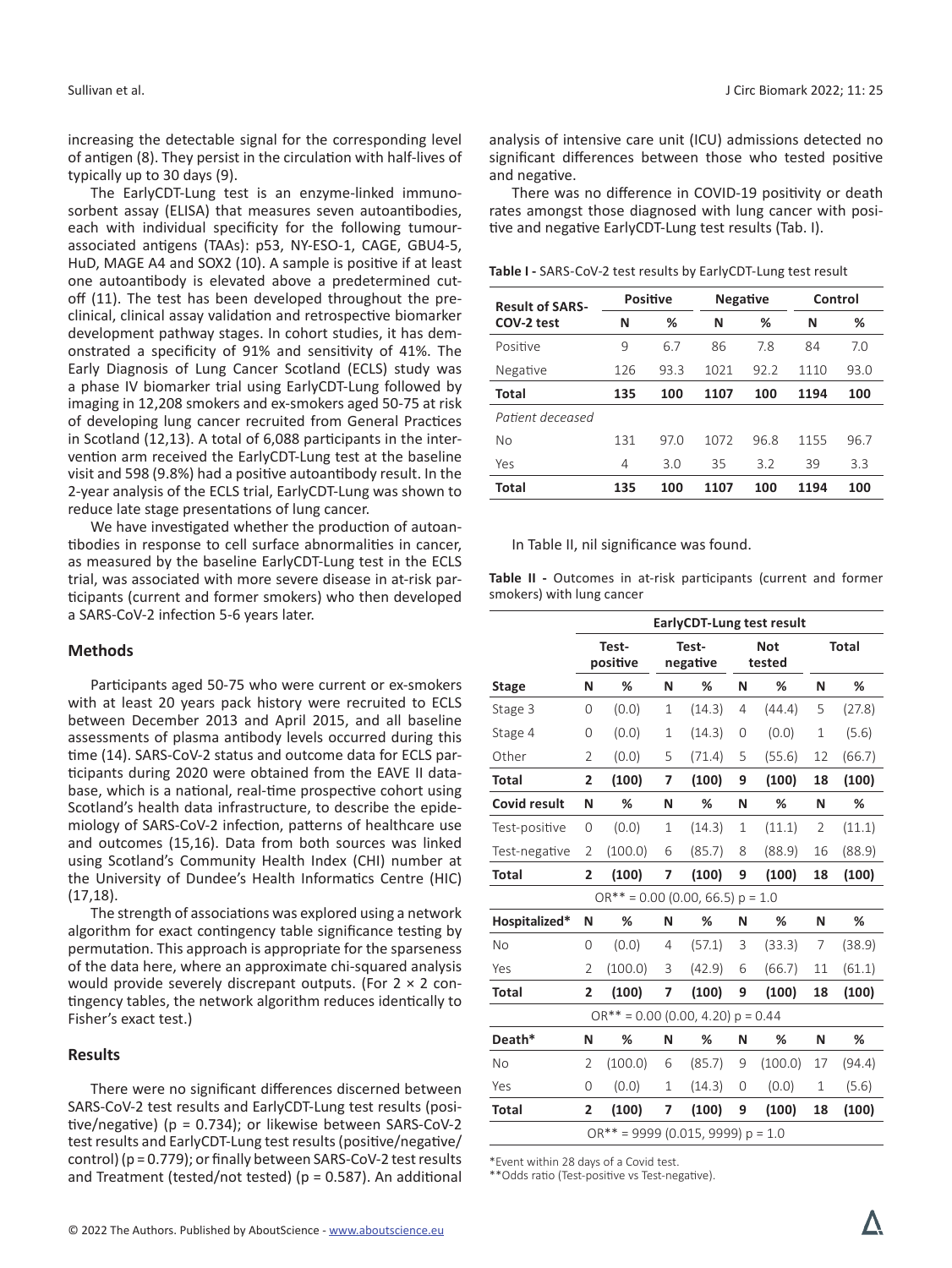Table III shows no difference in COVID-19 positivity or death rates amongst those diagnosed with chronic obstructive pulmonary disease (COPD) with positive and negative EarlyCDT results.

|                    |  | <b>Table III</b> - Outcomes in at-risk participants (current and former |  |  |
|--------------------|--|-------------------------------------------------------------------------|--|--|
| smokers) with COPD |  |                                                                         |  |  |

|               | EarlyCDT-Lung test result                  |                                            |                   |        |                      |        |       |        |  |  |
|---------------|--------------------------------------------|--------------------------------------------|-------------------|--------|----------------------|--------|-------|--------|--|--|
|               | Test-<br>positive                          |                                            | Test-<br>negative |        | <b>Not</b><br>tested |        | Total |        |  |  |
| Covid result  | N                                          | ℅                                          | N                 | ℅      | N                    | ℅      | N     | ℅      |  |  |
| Positive      | 1                                          | (6.6)                                      | 3                 | (2.6)  | 9                    | (8.3)  | 13    | (5.4)  |  |  |
| Negative      | 15                                         | (93.8)                                     | 113               | (97.4) | 100                  | (91.7) | 228   | (94.6) |  |  |
| Total         | 16                                         | (100)                                      | 116               | (100)  | 109                  | (100)  | 241   | (100)  |  |  |
|               | $OR^{**} = 2.51 (0.0913, 24.13) p = 0.407$ |                                            |                   |        |                      |        |       |        |  |  |
| Hospitalized* | N                                          | ℅                                          | N                 | %      | N                    | ℅      | N     | %      |  |  |
| No            | 9                                          | (56.3)                                     | 68                | (58.6) | 58                   | (53.2) | 135   | (56.0) |  |  |
| Yes           | 7                                          | (43.8)                                     | 48                | (41.4) | 51                   | (46.8) | 106   | (44.0) |  |  |
| Total         | 16                                         | (100)                                      | 116               | (100)  | 109                  | (100)  | 241   | (100)  |  |  |
|               |                                            | $OR^{**} = 0.908$ (0.312, 2.858) $p = 1.0$ |                   |        |                      |        |       |        |  |  |
| Death*        | N                                          | ℅                                          | N                 | ℅      | N                    | ℅      | N     | ℅      |  |  |
| No            | 16                                         | (100.0)                                    | 110               | (94.8) | 105                  | (96.3) | 231   | (95.9) |  |  |
| Yes           | 0                                          | (0.0)                                      | 6                 | (5.2)  | 4                    | (3.7)  | 10    | (4.1)  |  |  |
| Total         | 16                                         | (100)                                      | 116               | (100)  | 109                  | (100)  | 241   | (100)  |  |  |
|               |                                            | $OR***$ = 9999 (0.176, 9999) p = 1.0       |                   |        |                      |        |       |        |  |  |

\*Event within 28 days of a Covid test.

\*\*Odds ratio (Test-positive vs Test-negative).

## **Discussion and conclusions**

No clinically valuable or statistically significant associations between EarlyCDT-Lung positivity in 2013-15 and the likelihood of SARS-CoV-2 positivity in 2020, ICU admission or death were found. This was true for the entire study cohort and in subgroup analyses of at-risk participants (current and former smokers) with lung cancer and COPD. This is in contradistinction to those exhibiting the nucleolar immunofluorescence pattern where a significant association with interstitial lung SARS-CoV-2 disease has been demonstrated (19).

Strengths of the study include the community-based sampling of the ECLS cohort, large numbers of the cohort who had a Covid test validated by laboratory and outcome assessment. Weaknesses include the time which had elapsed between the initial trial and the onset of the pandemic, as well as small numbers of study subjects who were in the subgroup analyses.

Some studies have shown that some routine clinical laboratory tests, such as lymphocyte count, lactate dehydrogenase and D-dimer are known to be affected in patients with COVID-19 (20), with lymphopenia, raised lactate dehydrogenase and elevated D-dimer being associated with worse disease severity and outcomes (21-23). Other studies have shown significant differences in inflammatory markers amongst patients who required ICU admission compared to patients who have not, and markers of infection and inflammation such as C-reactive protein, procalcitonin, and ferritin which are, as expected, correlated with severe disease (24-27).

This hypothesis-generating study did not find a clear association between the expression of tumour-associated antibodies in the ECLS cohort of at-risk participants (all current and former smokers) and the development of SARS-CoV-2 infection and its complications 5 years later.

## **Author disclosures**

This project was funded by The Lung Foundation. The funder had no role in the design, conduct or analysis of the study. The authors have no other financial conflicts to disclose.

The authors confirm that all appropriate ethical guidelines for the use of human subjects have been followed and ethics committee review has been obtained. The authors confirm that all necessary patient/participant consent or assent has been obtained, and the appropriate institutional forms have been archived.

A version of the article appears as a preprint on ResearchSquare (DOI: [10.21203/rs.3.rs-842075/v1](https://doi.org/10.21203/rs.3.rs-842075/v1))

Institutional approval was provided by the University of St Andrews.

#### **References**

- 1. Jamal M, Bangash HI, Habiba M, et al. Immune dysregulation and system pathology in COVID-19. Virulence. 2021;12(1): 918-936. [CrossRef](https://doi.org/10.1080/21505594.2021.1898790) [PubMed](https://pubmed.ncbi.nlm.nih.gov/33757410/)
- 2. Geretti AM, Stockdale AJ, Kelly SH, et al. Outcomes of COVID-19 related hospitalization among people with HIV in the ISARIC WHO Clinical Characterization Protocol (UK): a prospective observational study. Clin Infect Dis. 2021 Oct 23:ciaa1605. [CrossRef](https://doi.org/10.1093/cid/ciaa1605) [PubMed](https://pubmed.ncbi.nlm.nih.gov/33095853/)
- 3. Chang SH, Minn D, Kim YK. Autoantibodies in moderate and critical cases of COVID-19. Clin Transl Sci. 2021;14(5):1625- 1626. [CrossRef](https://doi.org/10.1111/cts.13036) [PubMed](https://www.ncbi.nlm.nih.gov/pubmed/33934534)
- 4. Chauvineau-Grenier A, Bastard P, Servajean A, et al. Autoantibodies neutralizing type I interferons in 20% of COVID-19 deaths in a French hospital. J Clin Immunol. 2022 Apr;42(3): 459-470. [CrossRef](https://doi.org/10.1007/s10875-021-01203-3) [PubMed](https://pubmed.ncbi.nlm.nih.gov/35083626/)
- 5. Pascolini S, Vannini A, Deleonardi G, et al. COVID-19 and immunological dysregulation: can autoantibodies be useful? Clin Transl Sci. 2021;14(2):502-508. [CrossRef](https://doi.org/10.1111/cts.12908) [PubMed](https://www.ncbi.nlm.nih.gov/pubmed/32989903)
- 6. Widjaja G, Turki Jalil A, Sulaiman Rahman H, et al. Humoral immune mechanisms involved in protective and pathological immunity during COVID-19. Hum Immunol. 2021 Jul 1:S0198- 8859(21)00174-9. [CrossRef](https://doi.org/10.1016/j.humimm.2021.06.011) [PubMed](https://pubmed.ncbi.nlm.nih.gov/34229864/)
- 7. Zhong L, Coe SP, Stromberg AJ, Khattar NH, Jett JR, Hirschowitz EA. Profiling tumor-associated antibodies for early detection. [CrossRef](https://doi.org/10.1016/S1556-0864(15)30352-X) [PubMed](https://www.ncbi.nlm.nih.gov/pubmed/17409910)
- 8. Chu GCW, Lazare K, Sullivan F. Serum and blood based biomarkers for lung cancer screening: a systematic review. BMC Cancer. 2018;18(1):181. [CrossRef](https://doi.org/10.1186/s12885-018-4024-3) [PubMed](https://www.ncbi.nlm.nih.gov/pubmed/29439651)
- 9. Anderson KS, LaBaer J. The sentinel within: exploiting the immune system for cancer biomarkers. J Proteome Res. 2005; 4(4):1123-1133. [CrossRef](https://doi.org/10.1021/pr0500814) [PubMed](https://www.ncbi.nlm.nih.gov/pubmed/16083262)
- 10. Lam S, Boyle P, Healey GF, et al. EarlyCDT-Lung: an immunobiomarker test as an aid to early detection of lung cancer. Cancer Prev Res (Phila). 2011;4(7):1126-1134. [CrossRef](https://doi.org/10.1158/1940-6207.CAPR-10-0328) [PubMed](https://www.ncbi.nlm.nih.gov/pubmed/21733826)
- 11. Murray A, Chapman CJ, Healey G, et al. Technical validation of an autoantibody test for lung cancer. Ann Oncol. 2010;21(8): 1687-1693. [CrossRef](https://doi.org/10.1093/annonc/mdp606) [PubMed](https://www.ncbi.nlm.nih.gov/pubmed/20124350)